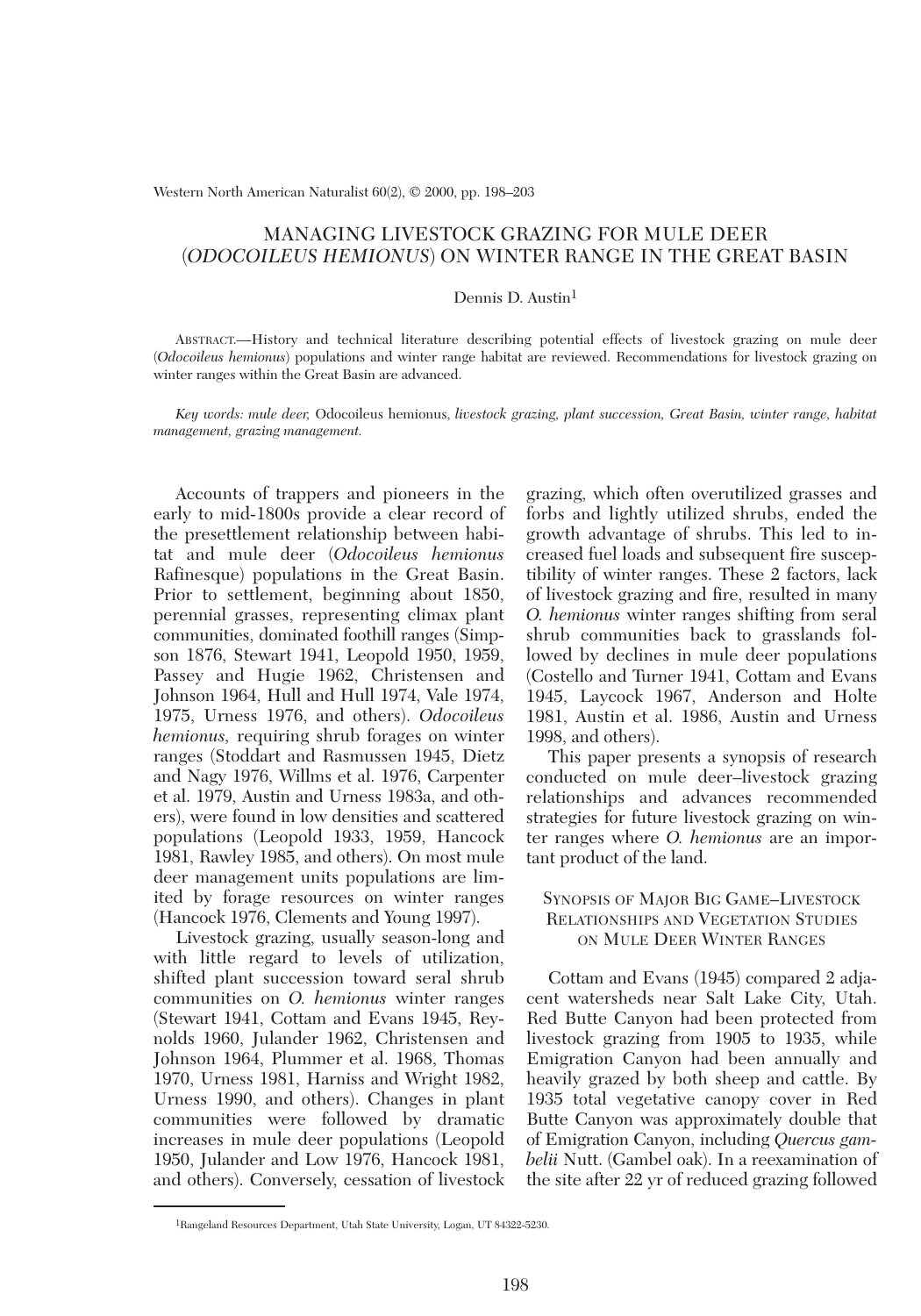by 26 yr of grazing protection in Emigration Canyon, and continuous protection in Red Butte Canyon, Austin et al. (1986) showed no differences in total vegetative cover between canyons. Stands of *Q. gambelii* had increased in size and recovered from the heavy livestock

grazing prior to 1935. Smith (1949) compared adjacent winter ranges used by *O. hemionus* in northern Utah. In this important paper, 1 range was heavily grazed by livestock during spring and early summer while the 2nd had been protected from livestock grazing the previous 11 yr. On the range protected from livestock grazing, native and perennial forbs and grasses had increased 141%, but big sagebrush and other shrubs had decreased 85%. In a reexamination of the sites following 34 yr of protection from grazing on both ranges, Austin and Urness (1998) showed both ranges had shifted to a grass-forb community with no big sagebrush plants remaining.

Mueggler (1950) reported on 2 paddocks grazed yearly between 1923 and 1948 by sheep at the U.S. Sheep Experiment Station near Dubois, Idaho. Paddock 1 was grazed only in the fall at the moderately heavy rate of 29 sheep-days per acre, whereas paddock 2 was grazed both spring and fall at the total moderate rate of 43 sheep-days per acre. After 25 yr of grazing, total herbage production was within 5% between pastures. However, the spring-and-fall-grazed paddock showed an increase of 73% in shrub production from the 9 native shrub species available, and decreases of 80% and 31% in native perennial forbs and grasses, respectively. Annual nonnative *Bromus tectorum* L. (cheatgrass brome) was unavailable in 1923, but by 1948 small quantities of 2 and 6 pounds per acre were available in paddocks 1 and 2, respectively. Laycock (1967) reported on long-term sheep grazing studies at the U.S. Sheep Experiment Station. Results indicated heavy grazing by sheep in spring on range in good condition increased production of *Artemisia tripartita* Rydb. (three-tip sagebrush) 78% and decreased perennial herbaceous production 53%. Conversely, fall grazing by sheep decreased *A. tripartita* production 11% and increased production of perennial grasses and forbs 14%. *Bromus tectorum* increased about equally under fall grazing and within exclosures, but more rapidly under spring grazing.

Julander (1955, 1962) described the expansion in Utah of deer populations on ranges overgrazed by livestock. He explained that livestock grazing causes large increases in shrubs and trees, but serious depletion of nutritious herbaceous forages of grasses and forbs preferred by livestock operators. Nonetheless, these changes resulted in greatly expanded *O. hemionus* populations.

Smith and Doell (1968) defined the period of cattle grazing to maintain productive shrub communities. This study, conducted in Cache County, Utah, showed summer and fall grazing decreased browse production for use by mule deer in winter. The study concluded that on mixed browse–herbaceous ranges used by mule deer in winter, grazing by cattle should be completed prior to 1 July.

Shepherd (1971) studied the effects of clipping selected browse species in Colorado over 12 seasons. He concluded that of the species studied, *Artemisia tridentata* Nutt. (big sagebrush) was the most susceptible to overutilization. Consistent overutilization for several years led to decreased productivity, plant decadence, and death. However, *A. tridentata* clipped at about 50% utilization showed sustained production. Similarly, Cook and Stoddart (1963) over a 6-yr study determined that overwinter use of *A. tridentata* and other desert shrubs should not exceed 60% if production is to be maintained. For antelope bitterbrush (*Purshia tridentata* Pursh, DC.), Shepherd found 50% utilization would be sustainable, but 80% would damage or eventually kill plants. Garrison (1953) recommended 50–65% utilization for *P. tridentata*. For *Amelanchier alnifolia* Nutt. (saskatoon serviceberry), *Cercocarpus montanus* Raf. (true mountain mahogany), *Q. gambelii,* and other deciduous shrubs, Shepherd (1971), in his literature review, suggested 60–75% utilization was acceptable.

Jensen et al. (1972) and Jensen and Urness (1976) investigated seasonal grazing on big game winter ranges with domestic sheep to ascertain seasons and intensity of forage use that would maximize use of grasses and forbs and minimize use of associated shrubs. Results from this study at Hardware Ranch in northern Utah showed grazing by sheep on big game winter ranges could be accomplished without significant utilization of *P. tridentata* and other shrubs. However, grazing should be terminated between 15 June and 1 July, or at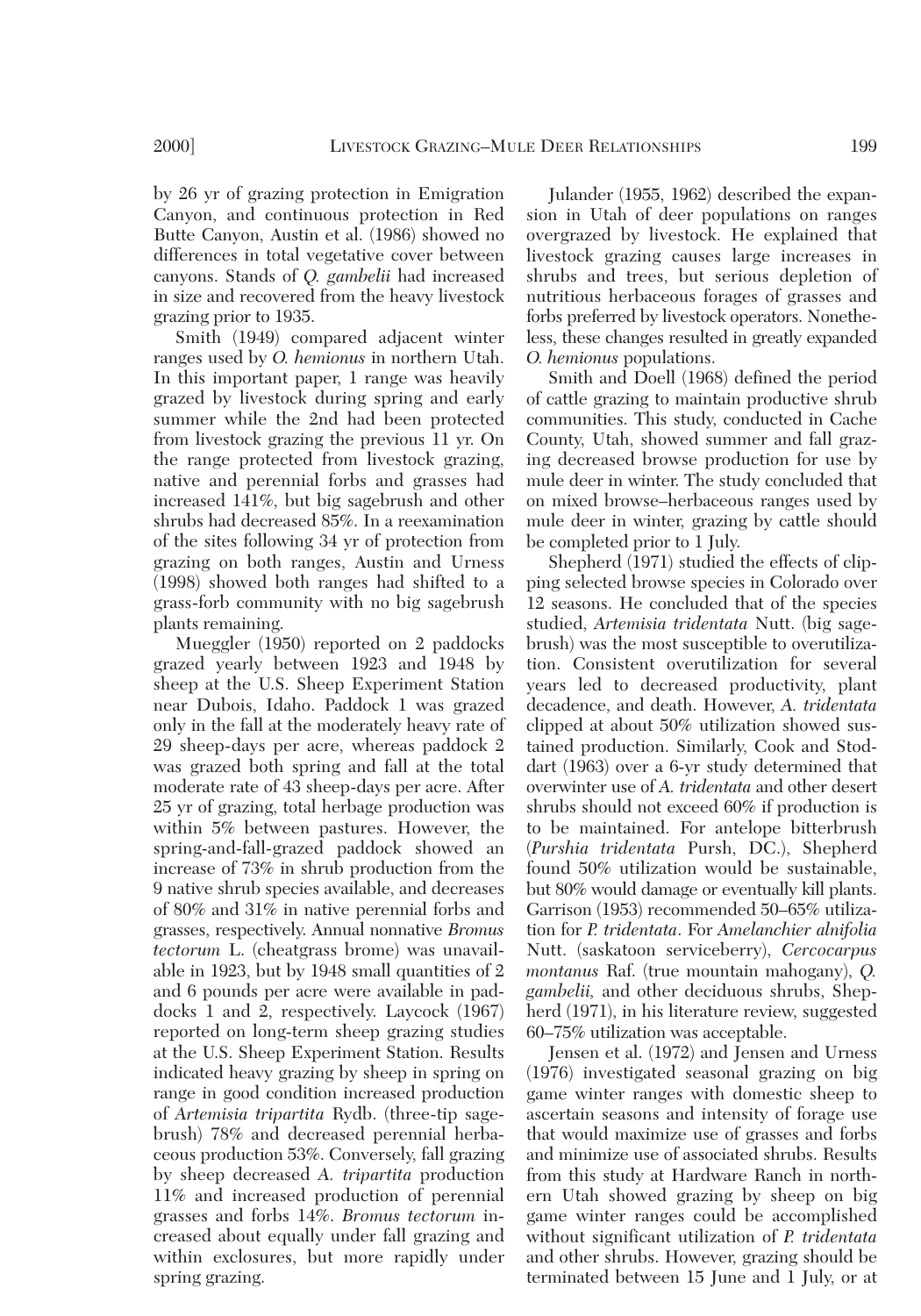the time *P. tridentata* sets seed. Sheep grazing after 15 July resulted in considerable loss of current year's production of *P. tridentata.*

Smith et al. (1979) and Fulgham et al. (1982) determined spring grazing by sheep affected subsequent fall and winter diets of *Odocoileus hemionus*. No nutritional differences in mule deer diets were found between grazed and ungrazed sheep pastures. Because regrowth following fall precipitation increased the proportion of herbaceous forage in the grazed pasture, deer selected more herbaceous and less shrub forage in the grazed pasture during early winter, thereby saving browse forage for periods when snowcover limited herbaceous forages. They concluded that sheep grazing in spring was compatible with *O. hemionus* utilization on winter ranges in northern Utah, and furthermore, animal production, mule deer plus domestic sheep, was greatly increased through multiple use.

Harniss and Wright (1982) monitored changes in vegetation in sagebrush-grass range grazed by sheep between 1965 and 1974. Moderate grazing had no effect on vegetative composition or production. However, heavy grazing in early summer decreased production of grasses and some forbs, but increased production of *A. tridentata.*

Reiner and Urness (1982) grazed big sagebrush–grass big game winter range in northern Utah with domestic horses. Pastures were grazed during June and July at grass-removal intensities of 41–79%. Results indicated all pastures grazed by horses resulted in increased twig production of *P. tridentata* over nongrazed pastures.

Austin et al. (1983) studied overwinter use by *O. hemionus* on a big sagebrush–seeded crested wheatgrass range in northern Utah. They reported fall regrowth and spring growth of grasses was nutritionally important to mule deer and recommended using a rest-rotation grazing system.

Riggs and Urness (1989) and Riggs et al. (1990) studied the effects of domestic goats grazing in the *Q. gambelii* community in northern Utah. Summertime goat grazing was used during high-intensity, short-duration periods designed to maximize utilization of *Q. gambelii.* In this study Gambel oak production was reduced and big sagebrush was increased. The authors concluded that generally grazing

with goats on *Q. gambelii* winter range enhances the quality of deer diets in winter, especially under snow-covered conditions.

Austin et al. (1994a) studied the effects of horse grazing in spring on a shrub revegetation project using transplanted seedling Wyoming big sagebrush (*Artemisia tridentata* Nutt. *wyomingensis* Beetle and Young). The foothill winter range contained a variety of native and introduced grasses and forbs and no shrubs prior to treatment. Results following 6 growing seasons with herbage utilization ranging from 34% to 71% showed forage production of big sagebrush in paddocks grazed by horses in spring and protected from winter browsing by mule deer had increased 83% in browse production per plant compared to protected paddocks. Use by both horses in spring and mule deer in winter resulted in 13% increase in big sagebrush production per plant over protected paddocks. Conversely, browsing by deer in winter without horse grazing in spring resulted in a 40% decrease in big sagebrush production per plant compared to protected paddocks. Results concerning seedling survival during the first 3 yr following planting, as affected by horse use in spring and mule deer use in winter, were inconclusive. However, the effects of horse or mule deer grazing on survival on shrubs aged 4 to 6 yr were nil.

Austin and Urness (1995) investigated the effects of livestock grazing in spring on individual shrubs and seedling recruitment. Over 6 growing seasons mean herbaceous utilization was 59%. Results indicated survival rates of mature mountain big sagebrush (*Artemisia tridentata* var. *vaseyana* Rybd., Beetle) and *Cercocarpus montanus* shrubs were increased 119% and 25%, respectively; seedling recruitment of *A. tridentata* var. *vaseyana* was increased 130%, and winter injury to *C. montanus* was decreased 43%. Jensen and Urness (1979) reported similar results.

Clements and Young (1997) reviewed the history of the Lassen interstate mule deer herd in the far western Great Basin. They identified extensive and excessive livestock grazing as a major factor in establishing mixed shrub stands on *O. hemionus* winter range, and stated removal of livestock grazing from winter ranges would greatly increase difficulties in maintaining mule deer habitat.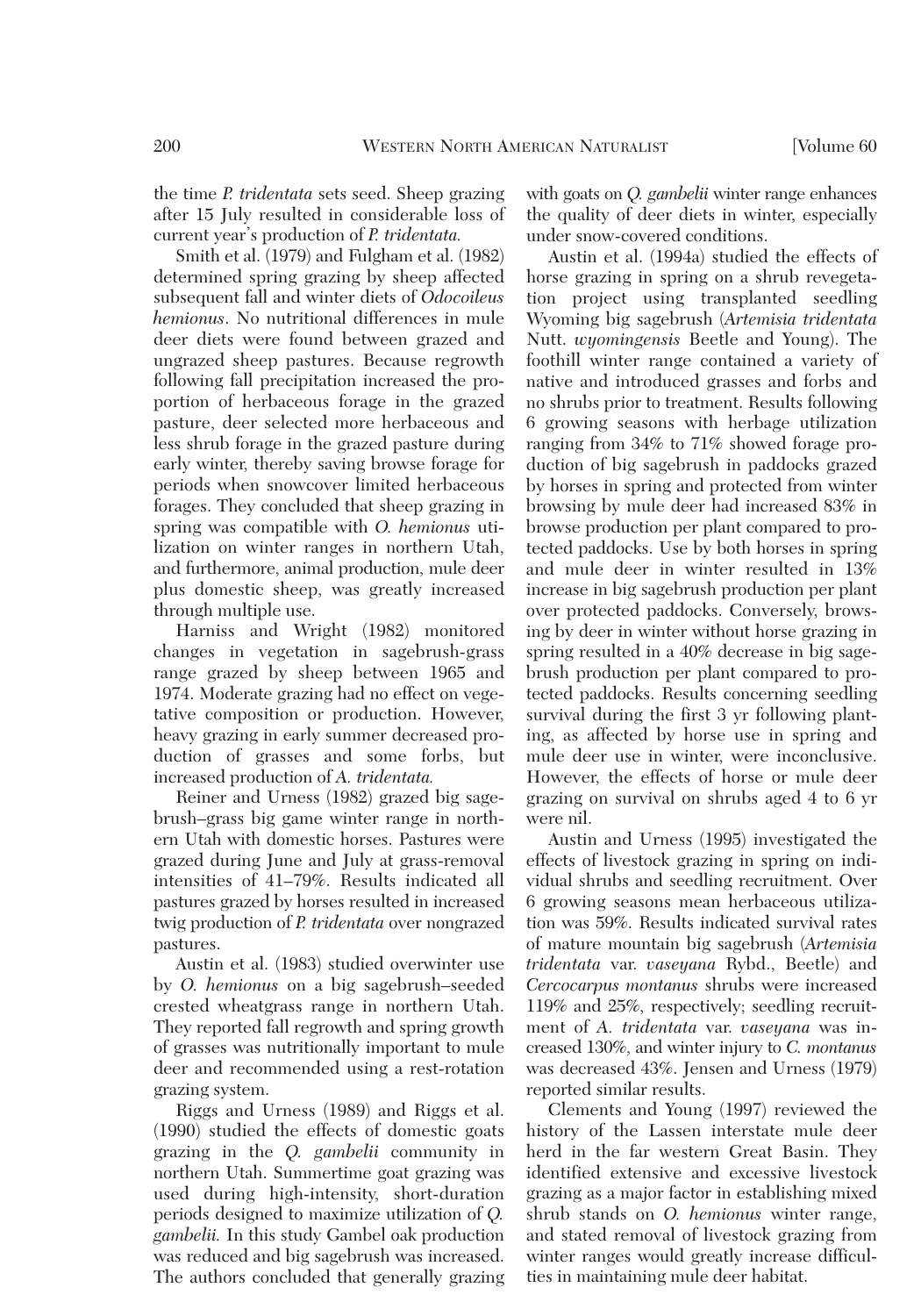Influences of livestock grazing and *O. hemionus* browsing are well defined on rangelands containing only native vegetation. The presence of introduced weedy species (Whitson et al. 1991) complicates and perhaps alters those influences as suggested by Mueggler (1950), Laycock (1967), and others. Palatability, season of growth, reproductive mechanisms, grazing sustainability, and competitive advantages and disadvantages compared to native species are some factors involved in evaluating grazing management systems complicated by introduced weedy species. Nonetheless, for many palatable weedy species, such as ubiquitous *Bromus tectorum* (Austin et al. 1994b), which was present on many of the study sites cited, livestock grazing in spring will sustain shrub productivity and decrease fire potential. However, the composition of herbaceous species may be altered in favor of those introduced species. Unfortunately *B. tectorum* and many other aggressive weedy species often increase regardless of rangeland protection. Although treatments designed for specific species, such as herbicidal spraying, hand removal, biological controls, and rangeland disking and reseeding, are utilized, currently a comprehensive solution is not available to address introduced weedy species on rangelands. Sitespecific management using available research on the invading species must be evaluated.

#### RECOMMENDATIONS

The preceding studies, reports, and literature have led to the following recommendations for livestock grazing to maintain or increase browse production on *Odocoileus hemionus* winter ranges in the Great Basin. Considering the typical *O. hemionus* winter range, it must be recognized these guidelines are somewhat idealistic and few ranges could adapt all recommendations. Classes of livestock availability, pasture fences, variability in mule deer numbers, and personnel available to monitor utilization are some of the limiting factors.

**1. Graze livestock between 1 May and 30 June.** Livestock grazing should be conducted during spring only. During years with early green-up, grazing may begin as early as 1 April, and grazing may be extended into early July during years of high moisture in May-June. Grazing must be completed when livestock begin to switch diets from grasses and forbs to shrub species.

**2. Alternate between classes of livestock.** Sheep and goats consume higher proportions of forbs, while cattle and horses consume higher proportions of grasses. By shifting classes of livestock, if available, between years, or grazing simultaneously with 2 or more classes, a better balance of grasses, forbs, and shrubs can be maintained.

**3. Use a rest-rotation system, yearly grazing about 2/3 of the rangeland available.** Because regrowth in fall and new growth of grasses in spring are important components to deer diet and nutrition, each year part of the winter range should be rested from livestock grazing. However, on ranges largely dominated by annual grasses and weedy forbs, and/or ranges highly susceptible to fire, livestock should annually graze the entire area.

**4. Graze livestock at an intensity to remove 50% of understory grasses and forbs.** A grazing removal of about 50% will maintain a mixed community of grasses, forbs, and shrubs and greatly reduce fire risk. Grazing at ≥70% removal will increase the proportion of shrubs, while grazing at ≤30% will slowly shift winter range plant communities toward more grasses and forbs.

**5. Balance deer browsing in winter and livestock grazing in spring.** Excessive utilization of browse by deer in winter over several years will gradually reduce shrub vigor and result in decreasing shrub density, regardless of the intensity of livestock grazing. Effects of drought or wet cycles confound the issue. However, to maintain browse vigor, utilization by *O. hemionus* should be restricted to 50% use of *A. tridentata* and other nondeciduous and evergreen species, and 65% use of *P. tridentata* and other deciduous species.

**6. Monitor utilization using permanent plots.** Vegetal utilization and community composition should be evaluated using permanent plots on critical or key areas of each deer unit. Spring utilization of grass and forb forages by livestock and overwinter utilization of browse forages by mule deer should be determined yearly. A minimum of twenty 100-m2 plots per deer unit using ocular estimates is recommended. See DeVos and Mosby (1971), Rutherford (1979), Austin and Urness (1983b), and Austin (1987) for suggested methods. Trends in community composition must be evaluated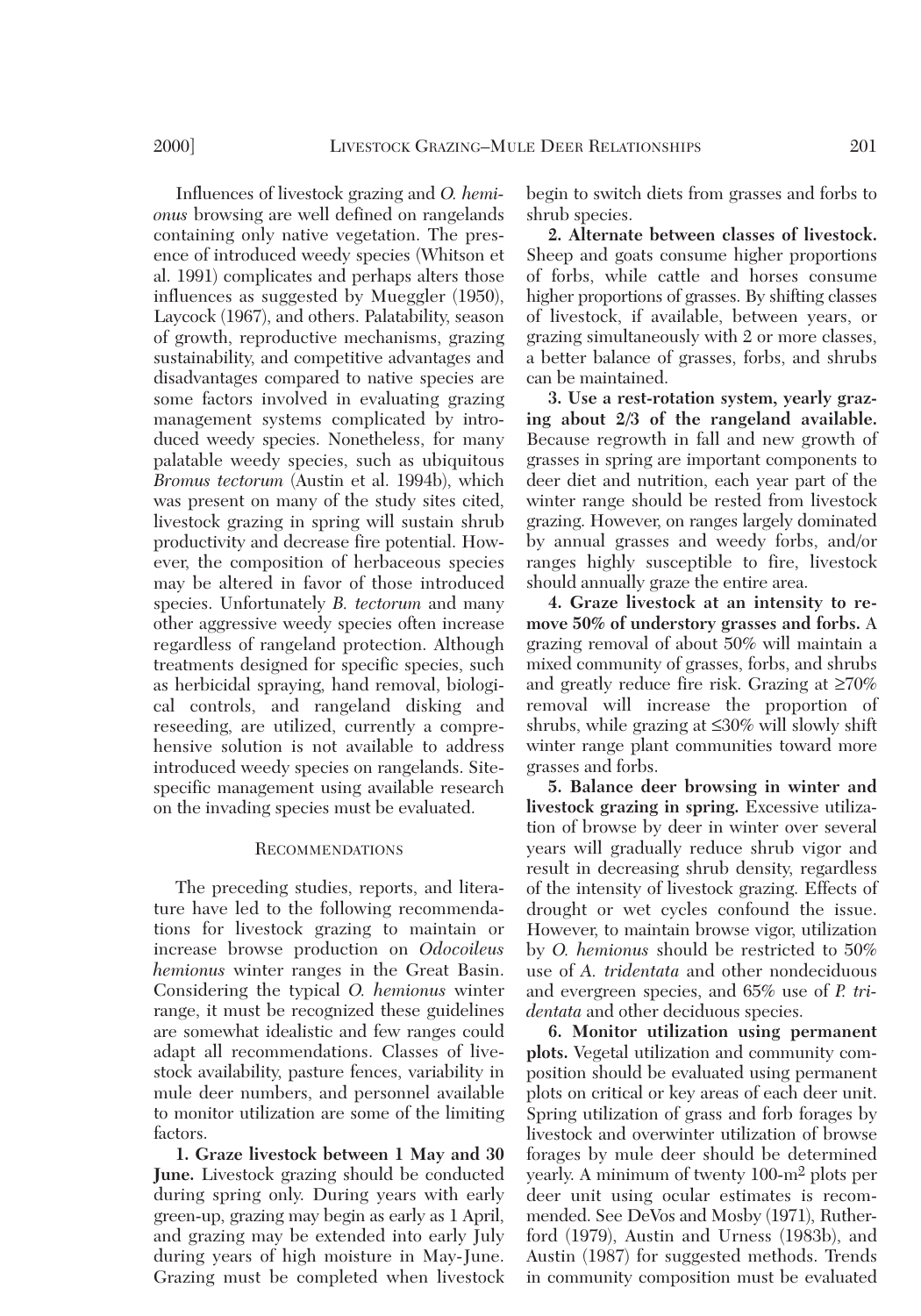by detailed sampling at 5-yr intervals. See Poulton and Tisdale (1961), Davis et al. (1990), and Elzinga and Evenden (1997) for methods.

### ACKNOWLEDGMENTS

This paper is the final contribution of the Utah Division of Wildlife Resources Project W-105-R. Appreciation for many years of cooperation is extended to the Rangeland Resources Department, Utah State University, and to the fine scientists who contributed to this body of research.

#### LITERATURE CITED

- ANDERSON, J.E., AND K.E. HOLTE. 1981. Vegetation development over 25 years without grazing on sagebrushdominated rangeland in southeastern Idaho. Journal of Range Management 34:25–29.
- AUSTIN, D.D. 1987. Plant community changes within a mature pinyon-juniper woodland. Great Basin Naturalist 47:96–99.
- AUSTIN, D.D., AND P.J. URNESS. 1983a. Overwinter forage selection by mule deer on seeded big sagebrush– grass range. Journal of Wildlife Management 47: 1203–1207.
	- \_\_\_\_\_\_. 1983b. Summer use of bitterbrush rangelands by mule deer. Pages 203–212 *in* A.R. Tiedemann and K.J. Johnson, editors, Proceedings: research and management of bitterbrush and cliffrose in western North America. USDA General Technical Report INT-152.
	- \_\_\_\_\_\_. 1995. Effects of horse grazing in spring on survival, recruitment, and winter injury damage of shrubs. Great Basin Naturalist 55:267–270.
	- \_\_\_\_\_\_. 1998. Vegetal change on a northern Utah foothill range in the absence of livestock grazing between 1948 and 1982. Great Basin Naturalist 58:188–191.
- AUSTIN, D.D., P.J. URNESS, AND S.L. DURHAM. 1994a. Impacts of mule deer and horse grazing on transplanted shrubs for revegetation. Journal of Range Management 47:8–11.
- AUSTIN, D.D., P.J. URNESS, AND L.C. FIERRO. 1983. Spring livestock grazing affects crested wheatgrass regrowth and winter use by mule deer. Journal of Range Management 36:589–593.
- AUSTIN, D.D., P.J. URNESS, AND R.A. RIGGS. 1986. Vegetal change in the absence of livestock grazing, mountain brush zone, Utah. Journal of Range Management 39:514–517.
- AUSTIN, D.D., R. STEVENS, K.R. JORGENSEN, AND P.J. URNESS. 1994b. Preferences of mule deer for 16 grasses found on Intermountain winter ranges. Journal of Range Management 47:309–311.
- CHRISTENSEN, E.M., AND H.B. JOHNSON. 1964. Presettlement vegetation and vegetational change in 3 valleys in central Utah. Brigham Young University Science Bulletin, Biological Series 4(4):1–15.
- CARPENTER, L.H., O.C. WALLMO, AND R.B. GILL. 1979. Forage diversity and dietary selection by wintering mule deer. Journal of Range Management 32: 226–229.
- CLEMENTS, D.C., AND J.A. YOUNG. 1997. A viewpoint: rangeland health and mule deer habitat. Journal of Range Management 50:129–138.
- COOK, C.W., AND L.A. STODDART. 1963. The effect of intensity and season of use on the vigor of desert range plants. Journal of Range Management 16: 315–317.
- COSTELLO, D.F., AND G.T. TURNER. 1941. Vegetation changes following exclusion of livestock from grazed ranges. Journal of Forestry 39:310–315.
- COTTAM, W.P., AND F.R. EVANS. 1945. A comparative study of the vegetation of a grazed and ungrazed canyon of the Wasatch Range, Utah. Ecology 26:171–181.
- DAVIS, J.N., J. VERNON, B.H. SMITH, K. APPLEGATE, M. FARMER, C. KINNARD, AND J. SCOTT. 1990. Utah big game range trend studies. Publication 95-11, Utah Division of Wildlife Resources, Salt Lake City.
- DEVOS, A., AND H.S. MOSBY. 1971. Habitat analysis and evaluation. Pages 135–172 *in* R.H. Giles, editor, Wildlife management techniques. 3rd edition. The Wildlife Society, Washington, DC.
- DIETZ, D.R., AND J.G. NAGY. 1976. Mule deer nutrition and plant utilization. Pages 71–78 *in* G.W. Workman and J.B. Low, editors, Mule deer decline in the west—a symposium. Utah State University, Logan.
- ELZINGA, C.L., AND A.C. EVENDEN. 1997. Vegetation monitoring: an annotated bibliography. USDA General Technical Report INT-GTR-352.
- FULGHAM, K.O., M.A. SMITH, AND J.C. MALECHEK. 1982. A compatible grazing relationship can exist between domestic sheep and mule deer. Pages 468–478 *in* J.M. Peek and P.D. Dalke, editors, Wildlife-livestock relationships symposium—proceedings. USDA Forest, Wildlife, and Range Experiment Station, University of Idaho, Moscow.
- GARRISON, G.A. 1953. Effects of clipping on some range shrubs. Journal of Range Management 6:309–317.
- HANCOCK, N.V. 1976. Deer units—summer range is limiting factor. Memo. Utah Division of Wildlife Resources, Salt Lake City.
- \_\_\_\_\_\_. 1981. Mule deer management in Utah—past and present. Pages 1–25 *in* Mule deer workshop—proceedings. Utah Cooperative Wildlife Research Unit, Utah State University, Logan.
- HARNISS, R.O., AND H.A. WRIGHT. 1982. Summer grazing of sagebrush-grass range by sheep. Journal of Range Management 35:13–17.
- HULL, A.C., AND M.K. HULL. 1974. Presettlement vegetation of Cache Valley, Utah and Idaho. Journal of Range Management 27:27–29.
- JENSEN, C.H., AND P.J. URNESS. 1976. The effects of livestock grazing in spring on big game winter range. Final Report Job A-4P, Utah Division of Wildlife Resources, Salt Lake City.
- \_\_\_\_\_\_. 1979. Winter cold damage to bitterbrush related to spring sheep grazing. Journal of Range Management 32:214–216.
- JENSEN, C.H., A.D. SMITH, G.W. SCOTTER. 1972. Guidelines for grazing sheep on rangelands used by big game in winter. Journal of Range Management 25: 346–352.
- JULANDER, O. 1955. Deer and cattle relations in Utah. Forest Science 1:130–139.
- \_\_\_\_\_\_. 1962. Range management in relation to mule deer habitat and herd productivity in Utah. Journal of Range Management 15:278–281.